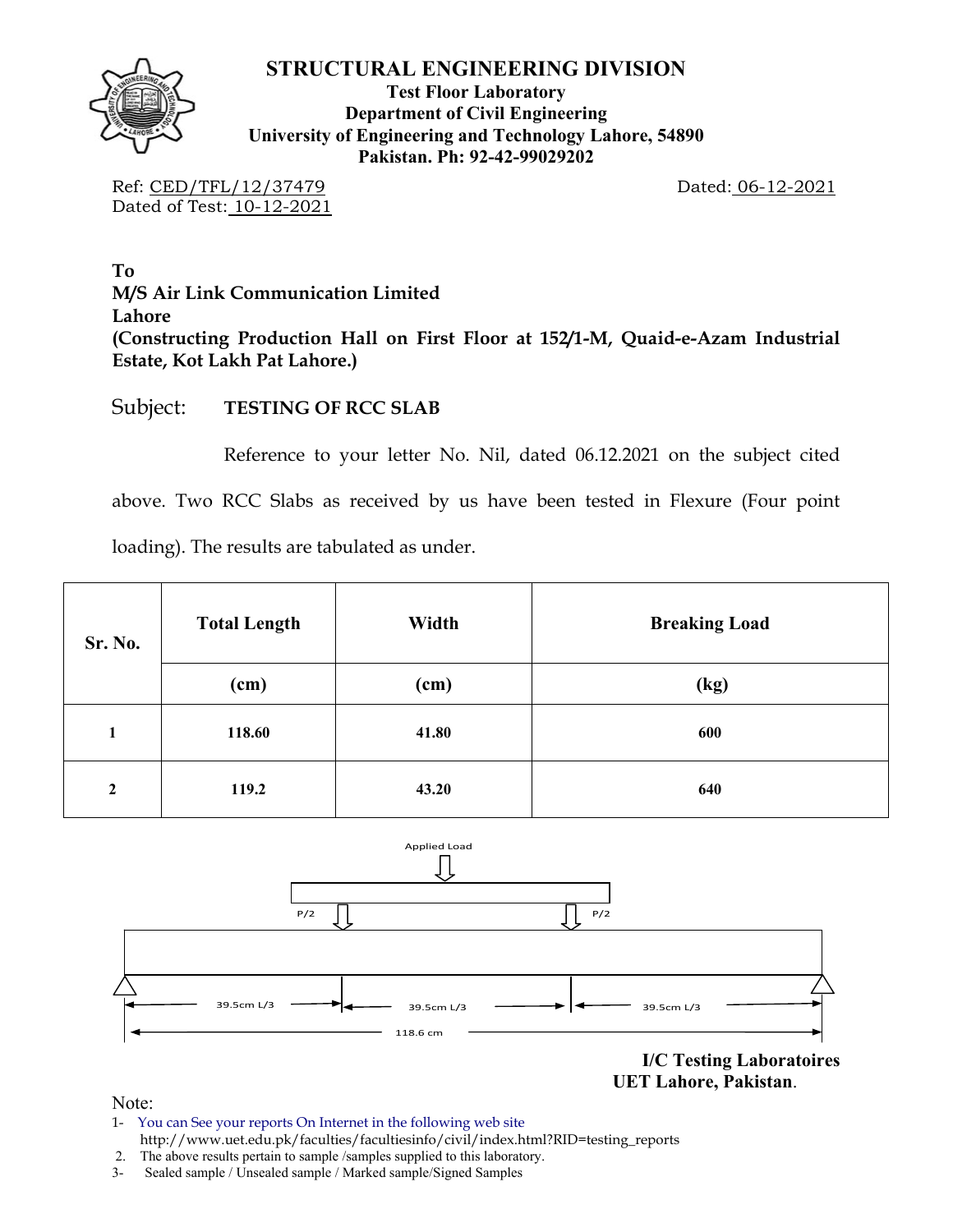

### **Test Floor Laboratory Department of Civil Engineering University of Engineering and Technology Lahore, 54890 Pakistan. Ph: 92-42-99029202**

To, Project Manager Barqaab Consulting Services (Pvt) Limited. Design, Manufacture, Supply, Erection, Testing & Commissioning of 132/11.5 kv (GIS) MOC Grid Station, Sector A, Phase VI, DHA Lahore Reference # CED/TFL **37487** (Dr. Rizwan Azam) Dated: 07-12-2021 Reference of the request letter # BQB/DHA-MOC/PM008 Dated: 30-11-2021

# **Tension Test Report** (Page -1/2)

|                |                 | Date of Test<br>Gauge length<br>Description |                   | 10-12-2021<br>8 inches  | Anchor Bolt Tensile and Bend Test as per ASTM-F1554             |                   |                  |                              |                          |                |                |         |
|----------------|-----------------|---------------------------------------------|-------------------|-------------------------|-----------------------------------------------------------------|-------------------|------------------|------------------------------|--------------------------|----------------|----------------|---------|
| Sr. No.        | Weight          |                                             | Diameter/<br>size | Area<br>$\text{(mm}^2)$ |                                                                 | <b>Yield load</b> |                  | <b>Yield Stress</b><br>(MPa) | Ultimate Stress<br>(MPa) | Elongation     | % Elongation   | Remarks |
|                | $(\text{kg/m})$ | Nominal<br>$(\text{mm})$                    | Actual<br>(mm)    | Nominal                 | Actual                                                          | (kg)              | (kg)             | <b>Actual</b>                | Actual                   | (inch)         |                |         |
| $\mathbf{1}$   | 8.055           | 36                                          | 36.15             | ------                  | 1026.1                                                          | 60600             | 77800            | 579                          | 744                      | 1.90           | 23.8           |         |
| $\blacksquare$ |                 |                                             |                   |                         |                                                                 |                   |                  |                              |                          |                |                |         |
| $\blacksquare$ |                 |                                             |                   |                         |                                                                 |                   |                  |                              |                          |                | Ξ.             |         |
| $\blacksquare$ |                 |                                             |                   |                         |                                                                 |                   |                  |                              |                          | $\blacksquare$ | $\blacksquare$ |         |
| $\blacksquare$ |                 |                                             |                   |                         |                                                                 |                   |                  |                              |                          |                |                |         |
|                |                 |                                             |                   |                         |                                                                 |                   |                  |                              |                          |                |                |         |
|                |                 |                                             |                   |                         | Note: only one sample for tensile and one sample for bend test  |                   |                  |                              |                          |                |                |         |
|                |                 |                                             |                   |                         |                                                                 |                   | <b>Bend Test</b> |                              |                          |                |                |         |
|                |                 |                                             |                   |                         | 36mm Dia Anchor Bolt Bar Bend Test Through 180° is Satisfactory |                   |                  |                              |                          |                |                |         |
|                |                 |                                             |                   |                         |                                                                 |                   |                  |                              |                          |                |                |         |

Witness by Yasir Ashfaq (Site Engr. Barqaab Consulting)

**I/C Testing Laboratoires UET Lahore, Pakistan**.

Note:

1- You can See your reports On Internet in the following web site http://www.uet.edu.pk/faculties/facultiesinfo/civil/index.html?RID=testing\_reports

2. The above results pertain to sample /samples supplied to this laboratory.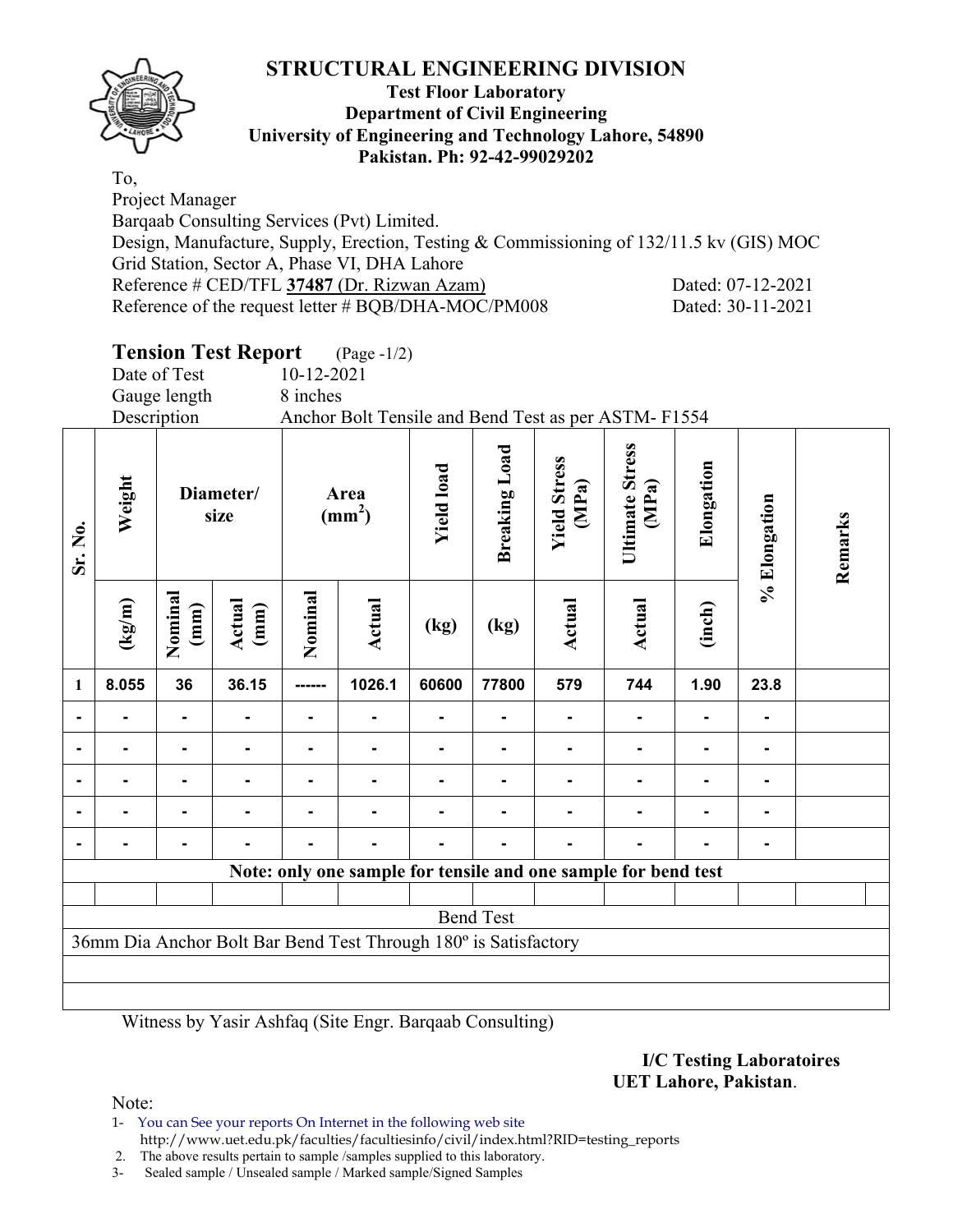

#### **Test Floor Laboratory Department of Civil Engineering University of Engineering and Technology Lahore, 54890 Pakistan. Ph: 92-42-99029202**

To, Project Manager Barqaab Consulting Services (Pvt) Limited. Design, Manufacture, Supply, Erection, Testing & Commissioning of 132/11.5 kv (GIS) MOC Grid Station, Sector A, Phase VI, DHA Lahore

| Reference # CED/TFL 37487 (Dr. Rizwan Azam)         | Dated: 07-12-2021 |
|-----------------------------------------------------|-------------------|
| Reference of the request letter # BQB/DHA-MOC/PM008 | Dated: 30-11-2021 |

# **Slippage Test Report** (Page -2/2)

Date of Test 10-12-2021 Gauge length --Description Anchor Bolt Proof Load / Slippage Test

| Sr. No.      | Dia<br>(mm) | <b>Failure Load</b><br>(kg) | <b>Mode of Failure</b>         | <b>Remarks</b> |
|--------------|-------------|-----------------------------|--------------------------------|----------------|
| $\mathbf{1}$ | 36          | 510000                      | <b>Thread Failure</b>          |                |
|              |             |                             |                                |                |
|              |             |                             |                                |                |
|              |             | $\blacksquare$              |                                |                |
|              |             |                             |                                |                |
|              |             |                             |                                |                |
|              |             |                             | Note: only one sample for test |                |
|              |             |                             |                                |                |

Witness by Yasir Ashfaq (Site Engr. Barqaab Consulting)

**I/C Testing Laboratoires UET Lahore, Pakistan**.

Note:

- 1- You can See your reports On Internet in the following web site http://www.uet.edu.pk/faculties/facultiesinfo/civil/index.html?RID=testing\_reports
- 2. The above results pertain to sample /samples supplied to this laboratory.
- 3- Sealed sample / Unsealed sample / Marked sample/Signed Samples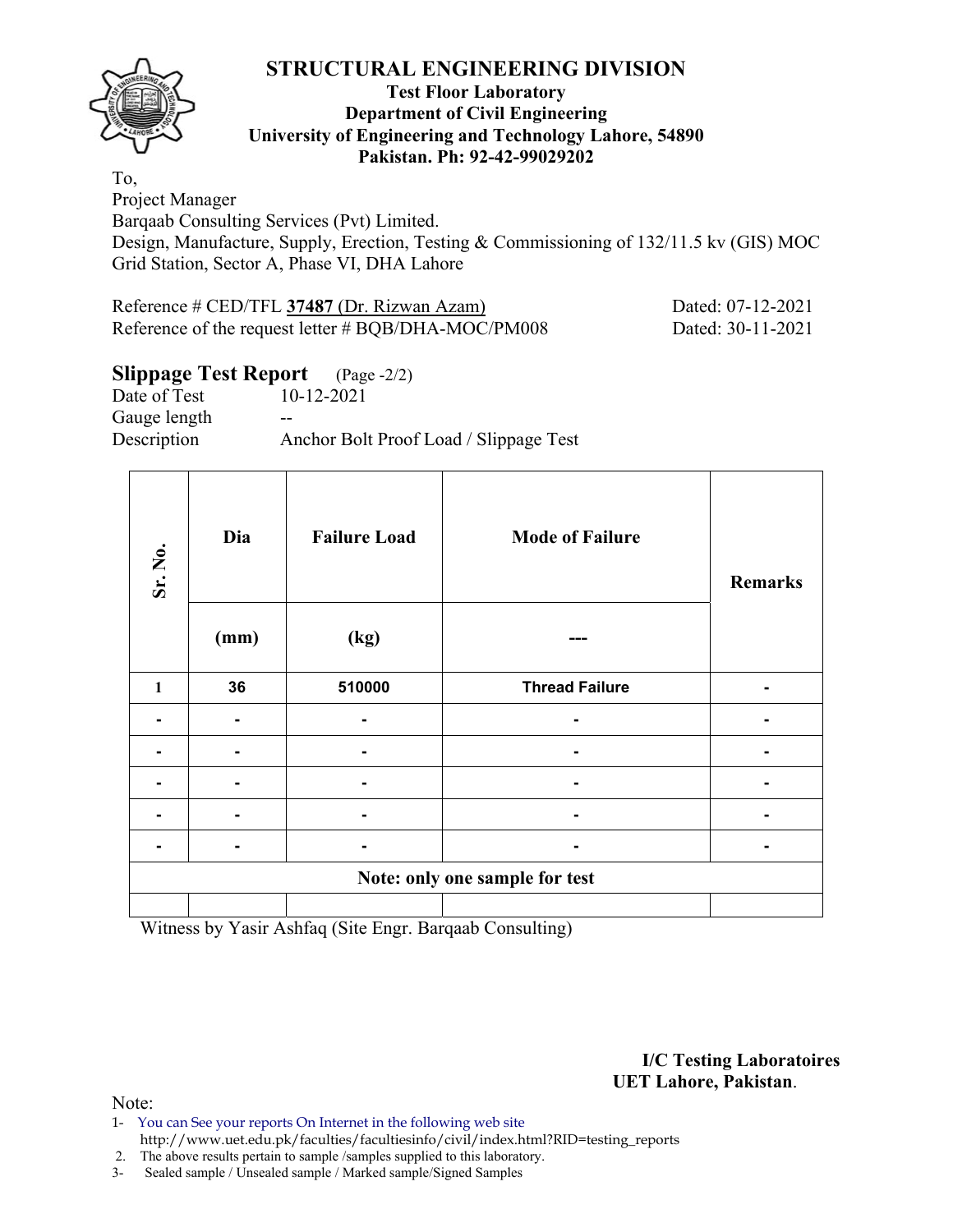

#### **Test Floor Laboratory Department of Civil Engineering University of Engineering and Technology Lahore, 54890 Pakistan. Ph: 92-42-99029202**

To, Resident Engineer NESPAK Construction of Underpass Across Bedian Road Connecting Phase-VI with Phase-IX, DHA, Lahore

| Reference # CED/TFL 37494 (Dr. Rizwan Azam)                  | Dated: 08-12-2021 |
|--------------------------------------------------------------|-------------------|
| Reference of the request letter $\# 3790/102/IUK/UET/01/010$ | Dated: 07-12-2021 |

# **Tension Test Report** (Page -1/1)

Date of Test 10-12-2021 Gauge length 8 inches

Description Deformed Steel Bar Tensile and Bend Test as per ASTM-A615

| Sr. No.                 | Weight                                                |                          | Diameter/<br>size |         | Area<br>$(in^2)$ | <b>Yield load</b> | <b>Breaking</b><br>$\mathbf{L}\mathbf{0}\mathbf{a}\mathbf{d}$     |         | <b>Yield Stress</b><br>(psi) | <b>Ultimate Stress</b><br>(psi) |                          | Elongation               | % Elongation                 | Remarks             |
|-------------------------|-------------------------------------------------------|--------------------------|-------------------|---------|------------------|-------------------|-------------------------------------------------------------------|---------|------------------------------|---------------------------------|--------------------------|--------------------------|------------------------------|---------------------|
|                         | $\frac{2}{10}$                                        | Nominal<br>$(\#)$        | Actual<br>(inch)  | Nominal | <b>Actual</b>    | (kg)              | (kg)                                                              | Nominal | <b>Actual</b>                | Nominal                         | <b>Actual</b>            | (inch)                   |                              |                     |
| 1                       | 0.377                                                 | $\mathbf{3}$             | 0.376             | 0.11    | 0.111            | 3200              | 4900                                                              | 64200   | 63590                        | 98200                           | 97400                    | 1.10                     | 13.8                         |                     |
| $\mathbf{2}$            | 0.380                                                 | $\mathbf{3}$             | 0.377             | 0.11    | 0.112            | 3900              | 4900                                                              | 78200   | 76980                        | 98200                           | 96800                    | 0.90                     | 11.3                         | <b>Mughal Steel</b> |
| 3                       | 4.235                                                 | 10                       | 1.259             | 1.27    | 1.245            | 36000             | 52000                                                             | 62500   | 63740                        | 90300                           | 92100                    | 1.60                     | 20.0                         |                     |
| $\overline{\mathbf{4}}$ | 4.158                                                 | 10                       | 1.247             | 1.27    | 1.222            | 42000             | 55800                                                             | 72900   | 75740                        | 96900                           | 100700                   | 1.30                     | 16.3                         |                     |
|                         |                                                       | Ξ.                       |                   | -       |                  |                   |                                                                   |         |                              |                                 | $\overline{\phantom{0}}$ | $\overline{\phantom{0}}$ | $\qquad \qquad \blacksquare$ |                     |
|                         |                                                       | $\overline{\phantom{0}}$ |                   |         | $\blacksquare$   |                   |                                                                   |         |                              |                                 |                          | $\overline{\phantom{0}}$ |                              |                     |
|                         |                                                       |                          |                   |         |                  |                   | Note: only four samples for tensile and two samples for bend test |         |                              |                                 |                          |                          |                              |                     |
|                         |                                                       |                          |                   |         |                  |                   |                                                                   |         |                              |                                 |                          |                          |                              |                     |
|                         |                                                       |                          |                   |         |                  |                   | <b>Bend Test</b>                                                  |         |                              |                                 |                          |                          |                              |                     |
|                         | #3 Bar Bend Test Through 180° is Satisfactory         |                          |                   |         |                  |                   |                                                                   |         |                              |                                 |                          |                          |                              |                     |
|                         | #10 Bar Bend Test Through $180^\circ$ is Satisfactory |                          |                   |         |                  |                   |                                                                   |         |                              |                                 |                          |                          |                              |                     |
|                         |                                                       |                          |                   |         |                  |                   |                                                                   |         |                              |                                 |                          |                          |                              |                     |

**I/C Testing Laboratoires UET Lahore, Pakistan**.

Note:

1- You can See your reports On Internet in the following web site http://www.uet.edu.pk/faculties/facultiesinfo/civil/index.html?RID=testing\_reports

2. The above results pertain to sample /samples supplied to this laboratory.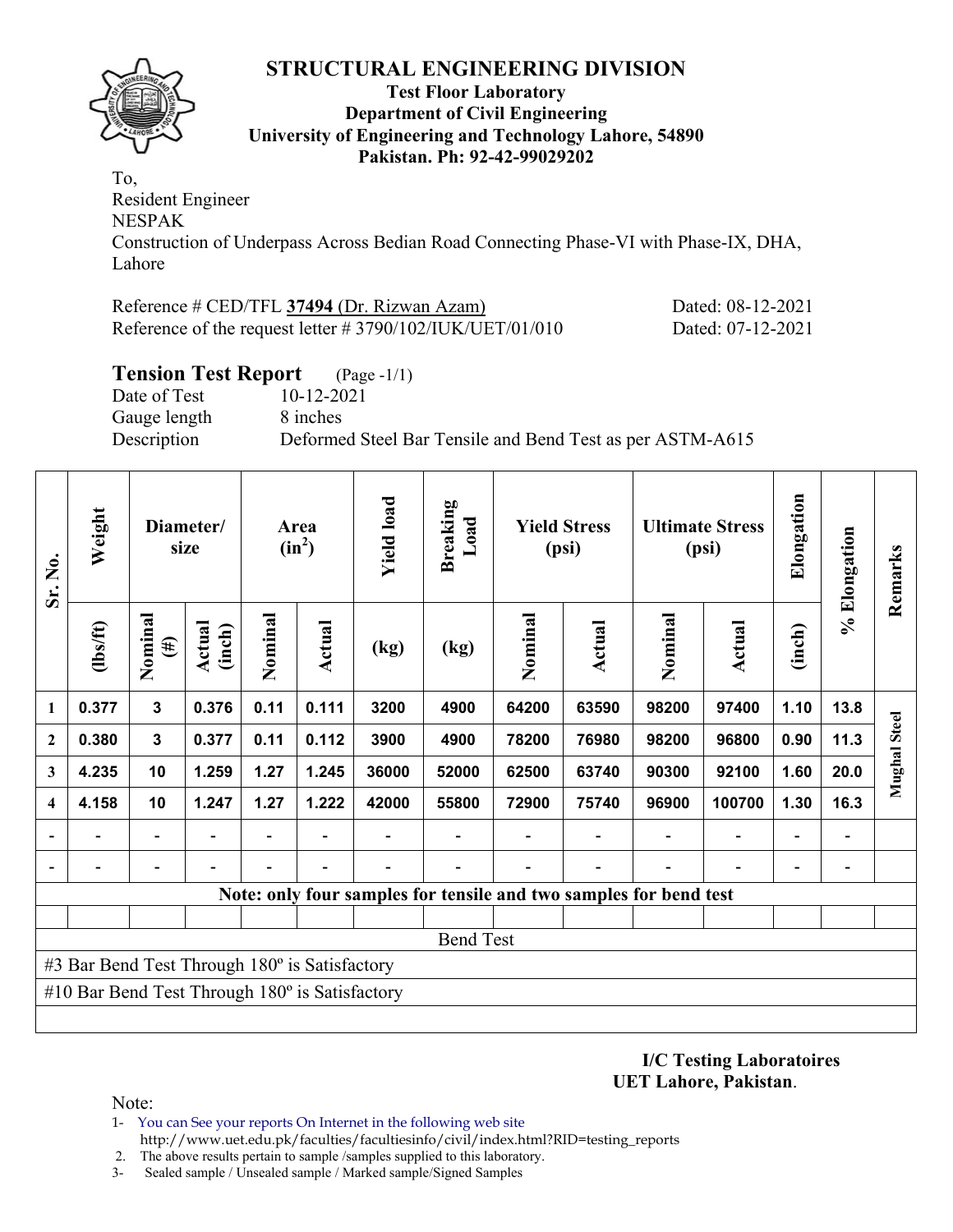

#### **Test Floor Laboratory Department of Civil Engineering University of Engineering and Technology Lahore, 54890 Pakistan. Ph: 92-42-99029202**

To, Construction Manager Tameer Constriction Pvt Ltd 12/C Zeid Saigol House Gulberg II, Lahore

Reference # CED/TFL **37498** (Dr. Rizwan Azam) Dated: 09-12-2021 Reference of the request letter # Nil Dated: 22-10-2021

# **Tension Test Report** (Page -1/1) Date of Test 10-12-2021 Gauge length 8 inches Description Deformed Steel Bar Tensile and Bend Test as per ASTM-A615

| Sr. No.                  | Weight                                        |                         | Diameter/<br><b>Size</b> |                | Area<br>$(in^2)$         | <b>Yield load</b> | <b>Breaking</b><br>Load | <b>Yield Stress</b><br>(psi) |                          | <b>Ultimate Stress</b><br>(psi)                                 |                          | Elongation               | % Elongation                 | Remarks |
|--------------------------|-----------------------------------------------|-------------------------|--------------------------|----------------|--------------------------|-------------------|-------------------------|------------------------------|--------------------------|-----------------------------------------------------------------|--------------------------|--------------------------|------------------------------|---------|
|                          | $\frac{2}{10}$                                | Nominal<br>$(\#)$       | Actual<br>(inch)         | Nominal        | Actual                   | (kg)              | (kg)                    | Nominal                      | Actual                   | Nominal                                                         | <b>Actual</b>            | (inch)                   |                              |         |
| 1                        | 0.360                                         | $\overline{\mathbf{3}}$ | 0.367                    | 0.11           | 0.106                    | 3200              | 4600                    | 64200                        | 66750                    | 92200                                                           | 96000                    | 1.30                     | 16.3                         |         |
| $\mathbf{2}$             | 0.361                                         | $\mathbf{3}$            | 0.368                    | 0.11           | 0.106                    | 3200              | 4700                    | 64200                        | 66430                    | 94200                                                           | 97600                    | 1.50                     | 18.8                         |         |
|                          |                                               | $\overline{a}$          |                          |                |                          |                   |                         |                              |                          |                                                                 | $\overline{a}$           | $\overline{\phantom{0}}$ |                              |         |
| $\overline{\phantom{a}}$ | $\overline{\phantom{0}}$                      | $\blacksquare$          | $\blacksquare$           |                | $\blacksquare$           |                   |                         |                              |                          | $\overline{\phantom{a}}$                                        | $\overline{\phantom{a}}$ | $\overline{\phantom{a}}$ | $\blacksquare$               |         |
| $\blacksquare$           | Ξ.                                            | Ξ.                      | $\blacksquare$           | $\blacksquare$ | $\overline{\phantom{a}}$ |                   |                         |                              |                          | ۰                                                               | $\overline{\phantom{0}}$ | $\overline{\phantom{0}}$ | $\blacksquare$               |         |
|                          |                                               | -                       |                          |                | $\blacksquare$           | -                 |                         |                              | $\overline{\phantom{0}}$ | $\overline{\phantom{0}}$                                        | $\overline{a}$           | -                        | $\qquad \qquad \blacksquare$ |         |
|                          |                                               |                         |                          |                |                          |                   |                         |                              |                          | Note: only two samples for tensile and one sample for bend test |                          |                          |                              |         |
|                          |                                               |                         |                          |                |                          |                   |                         |                              |                          |                                                                 |                          |                          |                              |         |
|                          |                                               |                         |                          |                |                          |                   | <b>Bend Test</b>        |                              |                          |                                                                 |                          |                          |                              |         |
|                          | #3 Bar Bend Test Through 180° is Satisfactory |                         |                          |                |                          |                   |                         |                              |                          |                                                                 |                          |                          |                              |         |
|                          |                                               |                         |                          |                |                          |                   |                         |                              |                          |                                                                 |                          |                          |                              |         |
|                          |                                               |                         |                          |                |                          |                   |                         |                              |                          |                                                                 |                          |                          |                              |         |

**I/C Testing Laboratoires UET Lahore, Pakistan**.

Note:

1- You can See your reports On Internet in the following web site http://www.uet.edu.pk/faculties/facultiesinfo/civil/index.html?RID=testing\_reports

2. The above results pertain to sample /samples supplied to this laboratory.